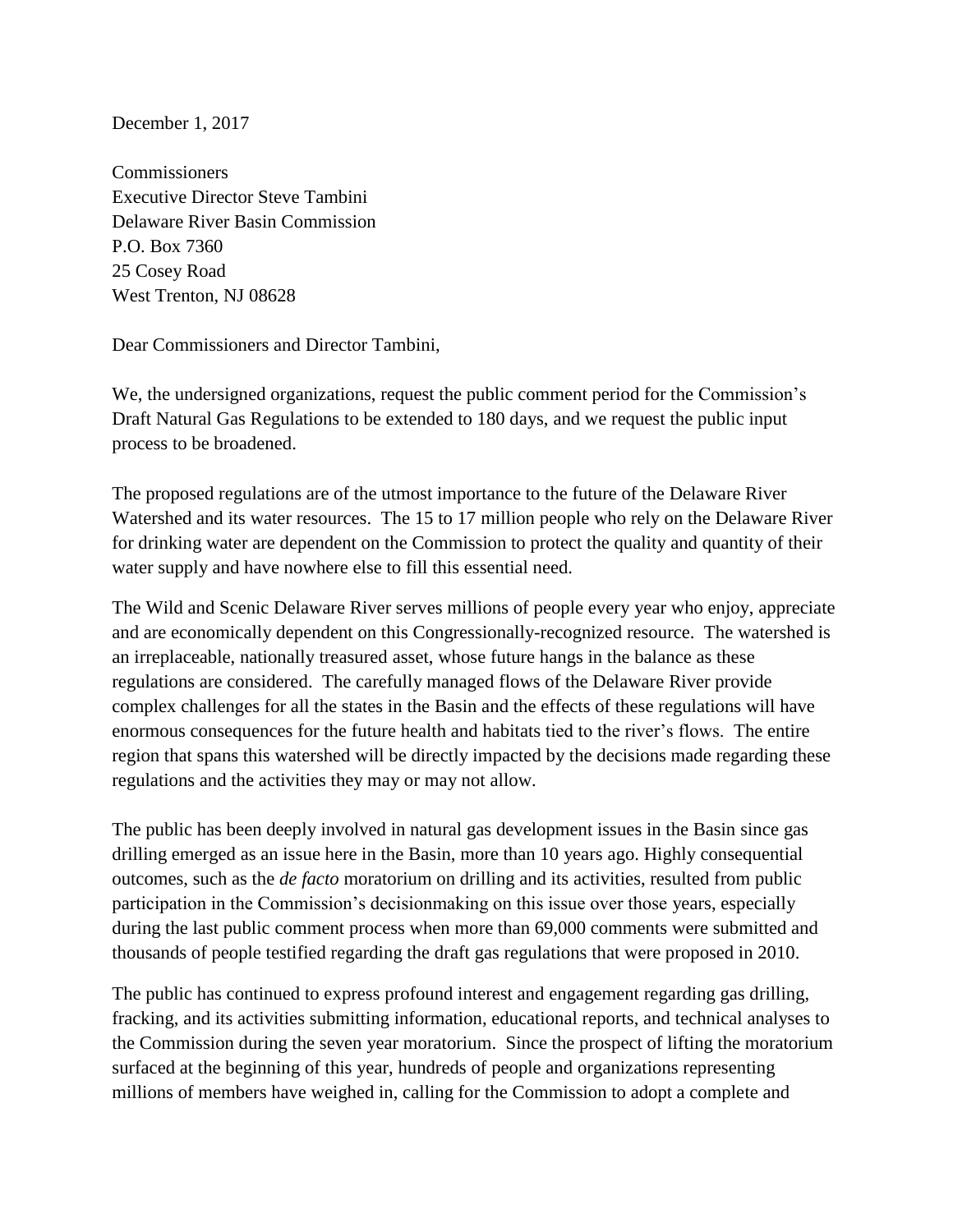permanent ban on gas drilling, fracking, and all of its related activities throughout the entire Delaware River Watershed.

This high level of public input shows the desire and commitment of people to actively participate in the regulatory decision-making process in a substantive way. In order for all those who will be affected to be involved, a robust, open public participation process is needed.

Meaningful comment on the myriad technical and policy issues involved will require expert and well-developed input to the decisionmaking process and that will take time. The commencement of this process during the holiday season already handicaps many people who otherwise may be able to take part.

We request the following for the Commission's public participation process:

- The public comment period should be a minimum of 180 days to allow for broad and substantive public participation; 90 days is wholly inadequate, especially considering that holidays occurred in the midst of this period.
- Verbal testimony is essential to the input process and, for many, the only practical means of participation available to them. Four hearings, two on each day, at only 2 locations in the Basin are not nearly enough to allow needed input from the affected public. Public hearings should be held at geographically accessible locations; people cannot be expected to travel hours to speak at a hearing. There should be at least one public hearing in each Basin state - Delaware, New Jersey, New York, and Pennsylvania - and at least one public hearing in each of the two largest population centers that rely on Delaware River water supply, New York City as well as Philadelphia. Since Pennsylvania is such a large state with a long spread within the Basin and considering the bad timing of winter travel, one Hearing should be held in the Upper Delaware region, one in the central region and one in the southeastern region of the Watershed. In New Jersey, there should also be more than one Hearing due to distances and time of year that must be traveled; one Hearing in the northwestern part of the state, one in Trenton, and one in South Jersey should be set. In New York State, also due to distance and difficult winter travel, the Upper Delaware region should have a conveniently located Hearing in the Catskills, one in the Port Jervis area, in addition to the one in New York City.
- The electronic comment process only allows for submission through DRBC's website form. This on-line platform, which requires filling out a form and following restrictive guidelines, should be supplemented with an avenue that allows people to submit written comments by email, fax, postal mail service and hand delivery. Email is a convenient way for a person to submit a comment, with few "gateways" and forms to fill out, which makes submitting a written comment quick and easy and increases the number of people